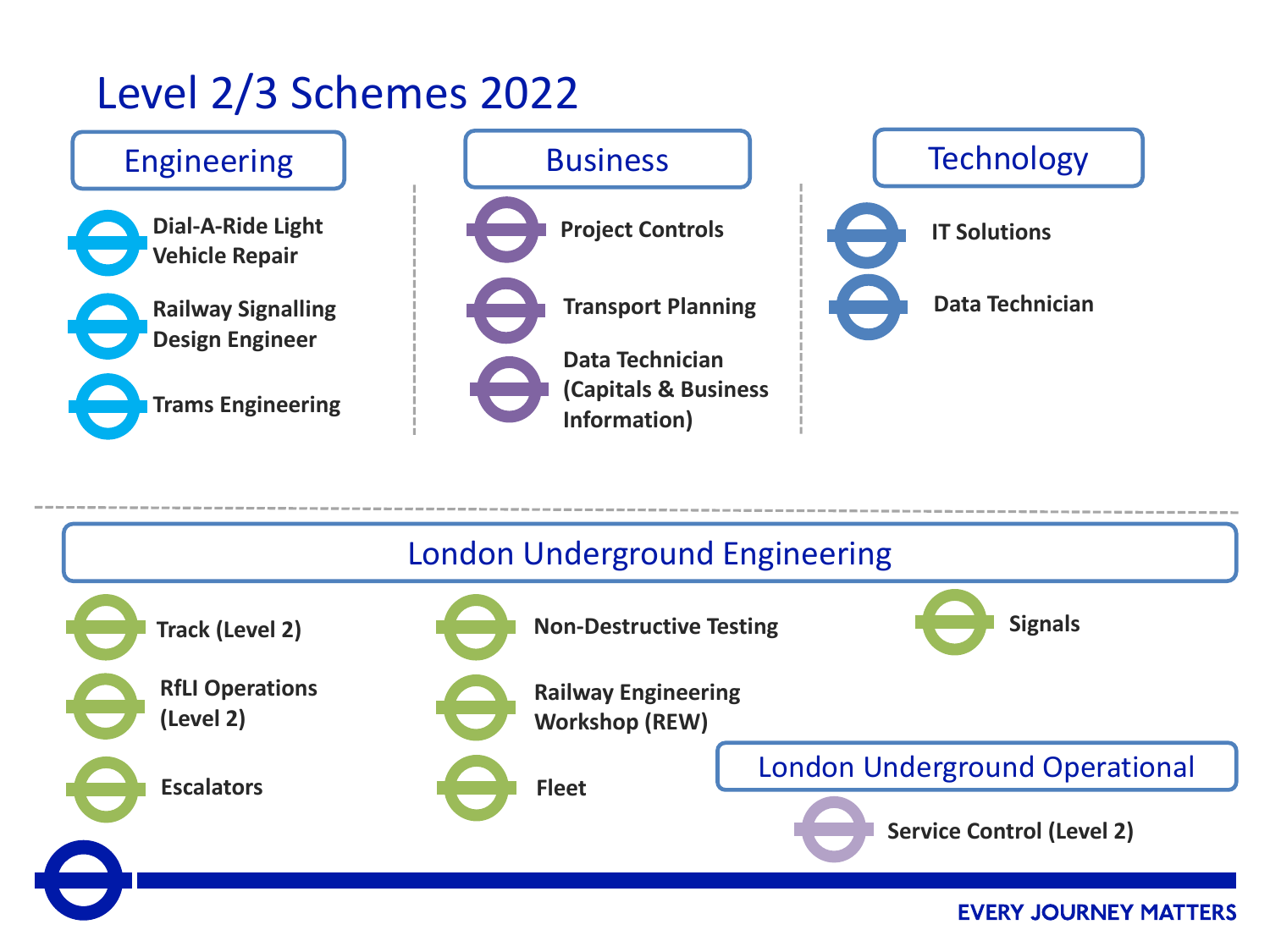### Level 4, 5 and 6 Schemes 2022



**EVERY JOURNEY MATTERS**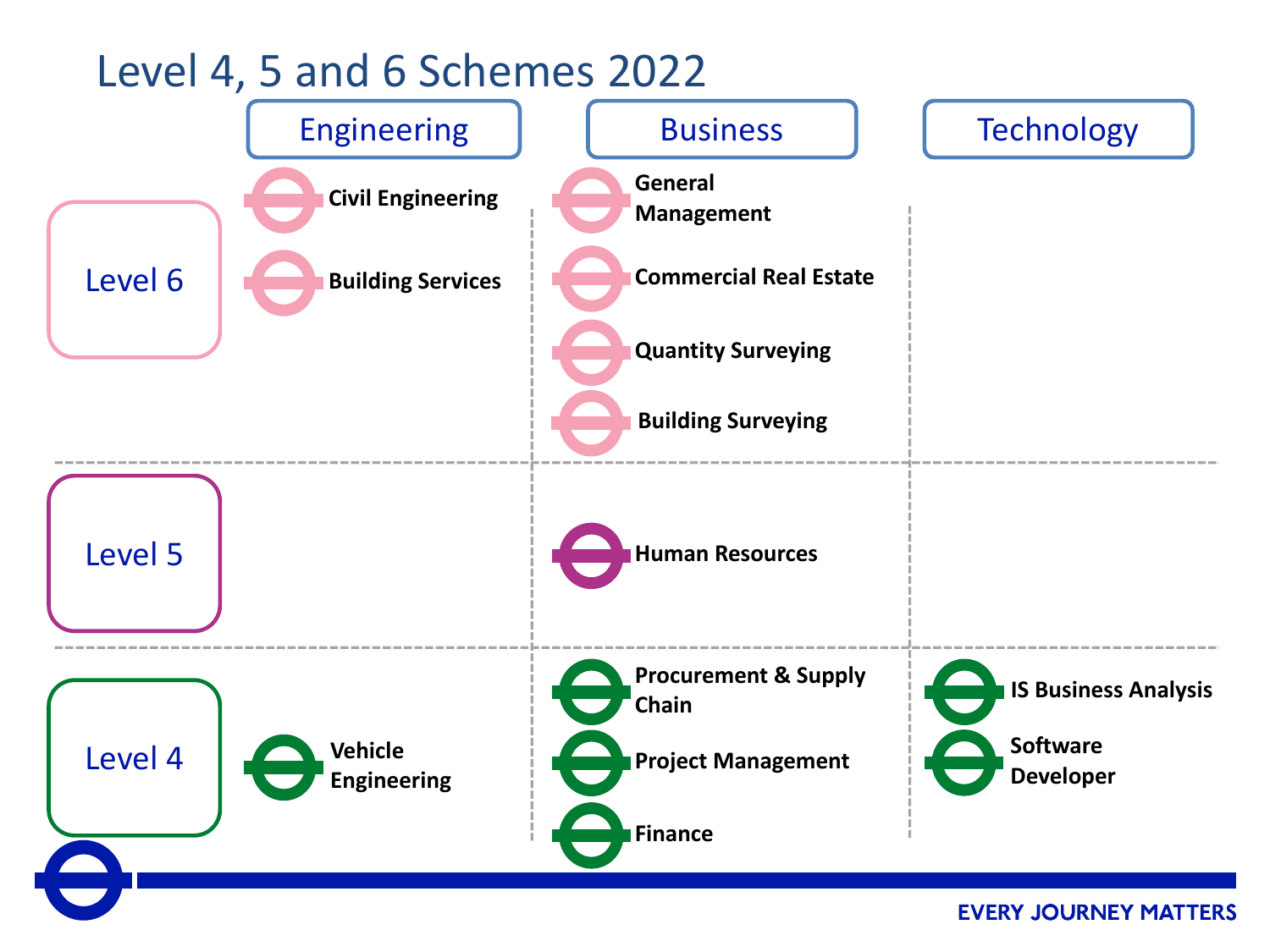# **Eligibility**

| <b>Apprenticeship Level</b> | <b>Entry Criteria</b>                                                            |
|-----------------------------|----------------------------------------------------------------------------------|
| Level $2/3$                 | Minimum 2 GCSEs or eq. at grade 4 or above including<br><b>Maths and English</b> |
| <b>Level 4 &amp; 5</b>      | Minimum 2 GCSEs or eq. at grade 4 or above including<br>Maths and English+       |
|                             | 2 A Levels in any subject at grade A*- D or equivalent                           |
| Level 6                     | Minimum 2 GCSEs or eq. at grade 4 or above including<br>Maths and English+       |
|                             | 3 A Levels at grade A <sup>*</sup> - C subjects vary according to<br>scheme      |
| Level 7 / Grad              | Degree or equivalent                                                             |

Please note we also have some Level 2/3 roles where there will be a requirement for no GCSE's. We are currently updating our website before our launch so please check towards the end of March for updated JDs and entry

riteria.